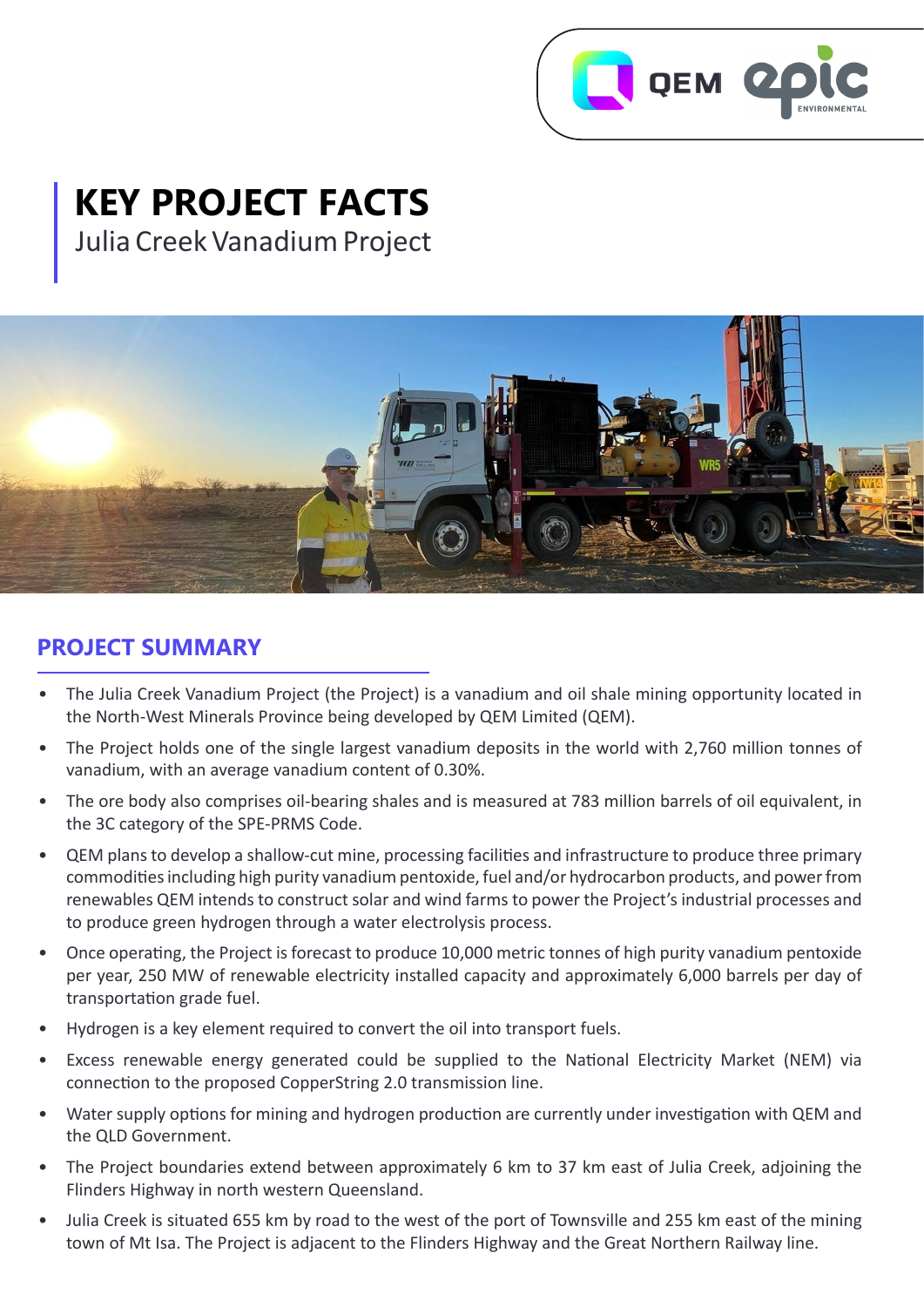## **CRITICAL MINERAL PROJECT IN THE NORTH WEST MINERALS PROVINCE**

- The Project will produce high purity vanadium pentoxide, a critical component in redox flow batteries (safe, large scale grid level energy storage) and lightweight vanadium steel alloys, occurring in the resource-rich NWMP of Queensland. The Project's vanadium resource is one of the world's largest single deposits of this critical mineral.
- The Project is strategically important due to the role vanadium will play in achieving Australia's COP26 commitment to net zero emissions by 2050. It is consistent with the increasing global and regional focus on developing renewable energy sources, critical minerals and green hydrogen. These industries have all achieved strong State and Federal Government support.
- The demand for vanadium is forecasted to increase from 110kt to 580kt by 2040 creating a market growth of ~385%. Currently it is estimated that 90% of vanadium is used to make high-strength, low alloy steel. Additionally, there is rapidly growing demand for vanadium to supply Vanadium Redox Flow Batteries which can power large renewable energy sources such as wind and solar. The International Energy Agency anticipates wind and solar PV to make up at least 30% of the total installed power capacity by 2025.
- Although Australia has not yet commenced production of vanadium, Australia holds the third largest vanadium resource in the world and is perfectly positioned to capitalise on this growing demand.
- The project has been identified by the Queensland and Australian governments through inclusion in the Australia Critical Minerals Strategy and the Queensland Department of Resources New Economy Minerals initiative: There is an increasing global demand for critical minerals in the manufacture of renewables, technology, and infrastructure.
- The Project proposes to take advantage of the future supply deficit and future demands for vanadium required for a range of renewable technology, transport and infrastructure uses including construction of solar grid batteries, jet engines, car suspension, and building frames.

#### **TRANSPORT FUELS TO MINIMISE NATIONAL SECURITY RISKS**

• Australia's dependence on imported transportation fuels has also been highlighted as a national security risk. The proposed Project would provide opportunity to extract both oil shale and vanadium, while generating green energy for hydrogen production and potential sale to the market. This offers efficient and cost-effective processing technologies for production of oil, vanadium pentoxide, and green hydrogen while reducing Australian reliance on imported fuels.